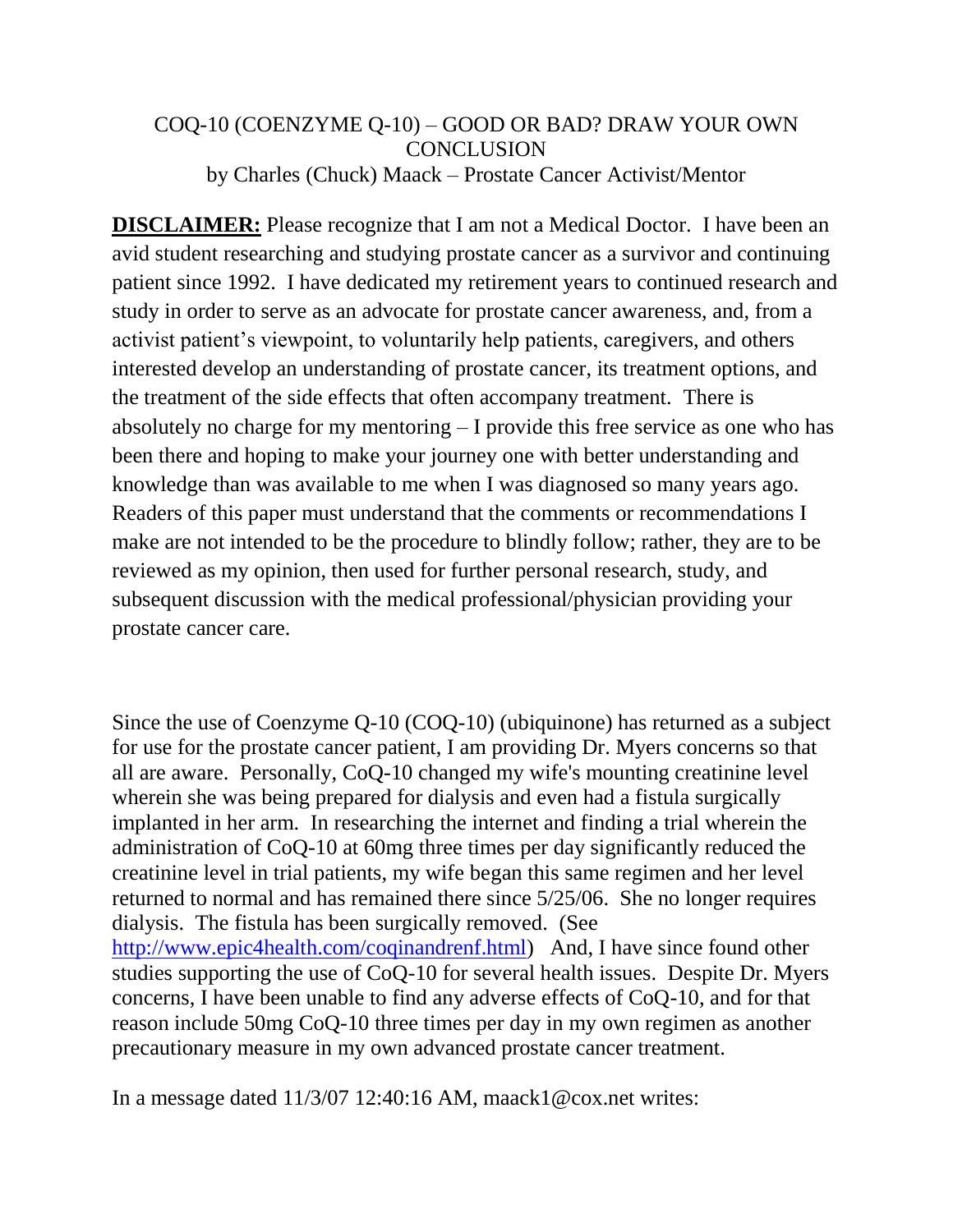Dr. Myers,

You remark: "Furthermore, I see no evidence that it is of any value as a treatment for prostate cancer."

In my research of COQ10 on the internet I found several supportive articles of COQ10 for prostate cancer. Here are just a couple:

<http://www.med.miami.edu/news/view.asp?id=403>

<http://www.newswithviews.com/Howenstine/james2.htm>

\*\*\*\*\*\*\*\*\*\*\*\*\*\*\*\*\*\*\*\*\*\*\*\*\*\*\*\*\*\*\*\*\*\*\*\*\*\*\*\*\*\*\*\*\*\*\*\*\*\*\*\*\*\*\*\*\*\*\*\*\*\*\*\*\*\* \*\*\*\*\*\*\*\*\*\*\*\*\*\*\*\*\*\*

(Dr. Myers response):

"I am well aware of these "news releases", but they do not represent good science and are certainly not applicable to patients. Carl Folkers work is quite old. In fact, we were aware of it in the 1990s. We tried to duplicate his work and could never get it to work as we wondered why statins would kill prostate cancer so readily in the lab if they induced Q10 deficiency while Folkers claimed excess was therapeutic. When we started our attempt to duplicate that work, we wondered if the response curve was not biphasic: severe deficiency and excess would be equally therapeutic. Unfortunately, we were never able to find any anticancer activity with excess Q10.

If instead of the internet, you go to Medline or Pubmed and search the peerreviewed medical and scientific literature, you will not find a valid study demonstrating activity of Q10 in patients with prostate cancer. Finally, I would say that the two media releases you quote are really excellent evidence in favor of my point, not evidence in favor of actually giving Q10 to patients without first having some clinical trial evidence to support it. One paper talks about applying it as an ointment, the other just rehashes the old Folkers data.

As I see it, the bottom line is that we do not have convincing evidence of therapeutic benefit in the treatment of human prostate cancer in patients and we do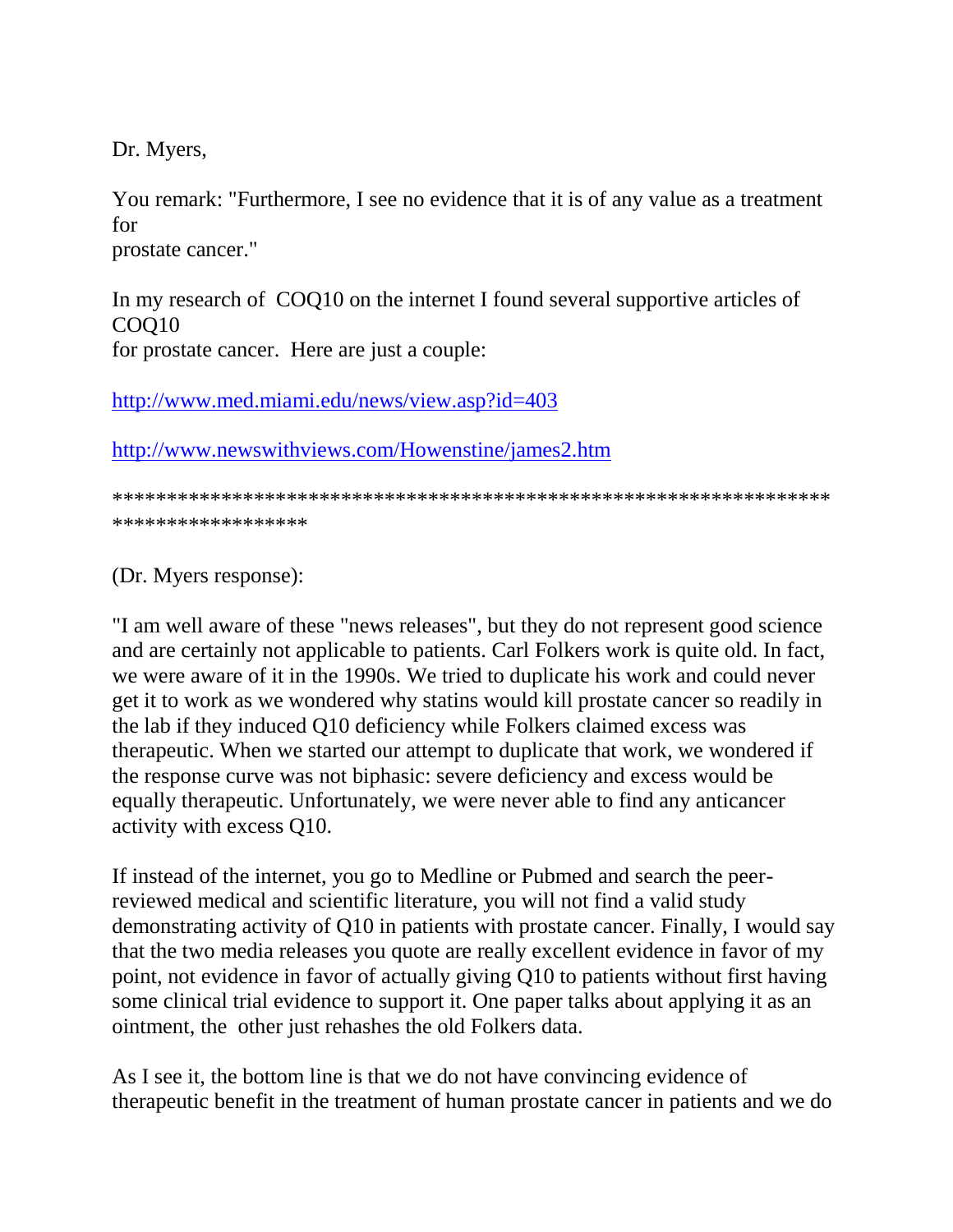have some disturbing safety issues raised in animal models. I would change my mind if we had a clinical trial showing a response rate or even a reduction in PSA doubling time linked with long term safety data in any therapeutic situation. For example, Q10 appears to have short term benefit for Parkinson's disease and they live a long time. If someone does a long term Parkinson's randomized controlled clinical trial and no unexpected side effects emerge in the treatment arm - in particular no evidence of accelerated aging in those on Q10, then I would reconsider my stance. For now, we have so many other, more exciting and promising leads to investigate with regard to prostate cancer treatment, I am at a loss to understand why anyone is even interested in this issue."

```
******************************************************************
********************
```
(Other information regarding CoQ-10 I have posted in the past or collected from others who have posted that should be reviewed and then left up to you, the patient, to determine whether you want to add this supplement to your daily intake follows):

I checked on a few of the references regarding COQ-10 LISTED IN THE APPENDIX OF DR. MYERS BOOK "BEATING PROSTATE CANCER: HORMONAL THERAPY & DIET), and of those I checked, rather than finding fault with COQ-10, rather indicated concern for the depletion of COQ-10 for various reasons (statins, for example).

Dr. Stephen Strum, another Medical Oncologist who specializes in prostate cancer research and treatment and co-author of "A Primer on Prostate Cancer- The Empowered Patient's Guide," recommends COQ-10 at 200mg/day, but remarks "use in conjunction with acetyl-L carnitine if heart disease present." One of the references in Dr. Myers book suggests Atorvastatin as decreasing COQ-10 levels in the blood of patients at risk for cardiovascular disease and stroke. So, apparently COQ-10 levels are of concern for these "at risk" PC patients. And possibly this is Dr. Myers concern that patients at risk for cardiovascular disease should not receive COQ-10 as part of his reasoning. However, since a large number of patients are likely not at risk, it would appear that the benefit COQ-10 provides should include this supplement for those patients. Both Dr. Strum, and references in Dr. Myers book, make note that it is an important supplement for those taking statin drugs to prevent depletion of COQ-10, so COQ-10 is recognized as an important nutrient in the system.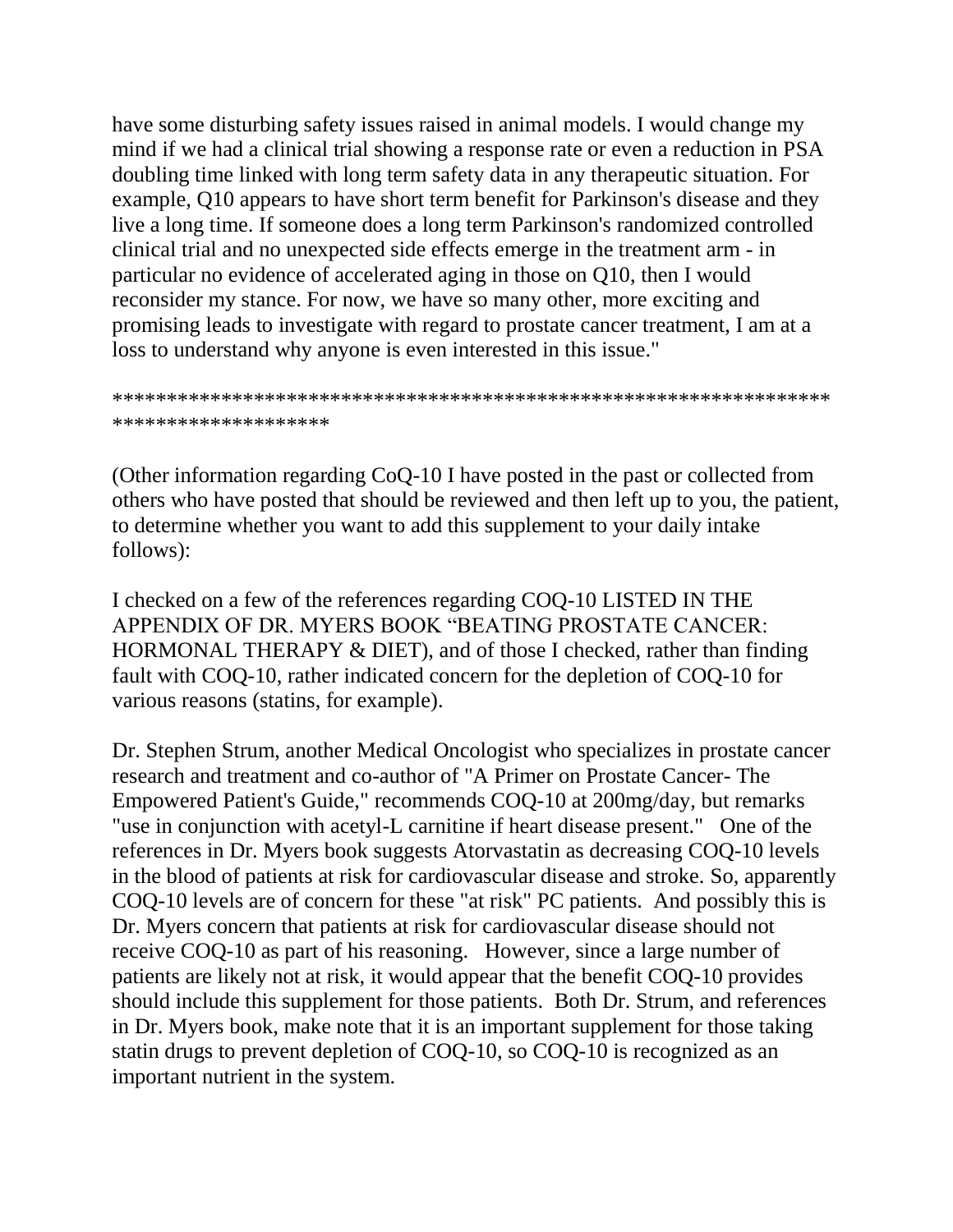From another article: "Not only does CoQ10 help your heart, it boosts cellular energy throughout your entire body and fights fatigue. In addition, CoQ10 helps to reduce muscle pain and weakness, which are the most commonly reported side effects of cholesterol-lowering drugs. **CoQ10 Is Fuel for Your Heart** - Your heart, which beats about 100,000 times a day to get its job done,**[2]** is fueled by CoQ10 which is why so many studies have shown that it confers powerful protection for your entire cardiovascular system. When your heart has the high levels of CoQ10 it needs, it works like a charm. But **when levels get low, your heart strains to do its job**, and ultimately your entire body suffers.**[3]** Suboptimal heart function can result in the "mystery symptoms" that so many of us experience as we get older such as fatigue, pain and decreases in mental functions. The fact is, if you have health problems that seemingly won't go away, CoQ10 may be the natural solution you've been looking for."

With all the positive articles I find supporting the importance of COQ-10, I have a hard time understanding reservations in its supplemental use for patients not at risk for cardiovascular disease and stroke.

[http://www.ncbi.nlm.nih.gov/pubmed/17516992?ordinalpos=5&itool=EntrezSyste](http://www.ncbi.nlm.nih.gov/pubmed/17516992?ordinalpos=5&itool=EntrezSystem) [m](http://www.ncbi.nlm.nih.gov/pubmed/17516992?ordinalpos=5&itool=EntrezSystem)

<http://www.answers.com/topic/coenzyme-q10?cat=health>

[http://www.mayoclinic.com/health/coenzyme-q10/NS\\_patient-coenzymeq10](http://www.mayoclinic.com/health/coenzyme-q10/NS_patient-coenzymeq10)

<http://www.mskcc.org/mskcc/html/69186.cfm>

Read this paper regarding the importance of checking COQ-10 levels when experiencing Chronic Fatigue Syndrome (CFS): **<http://tinyurl.com/yzbfpp6>**

It is obvious that I am a firm believer in the importance of this supplement in many areas of health.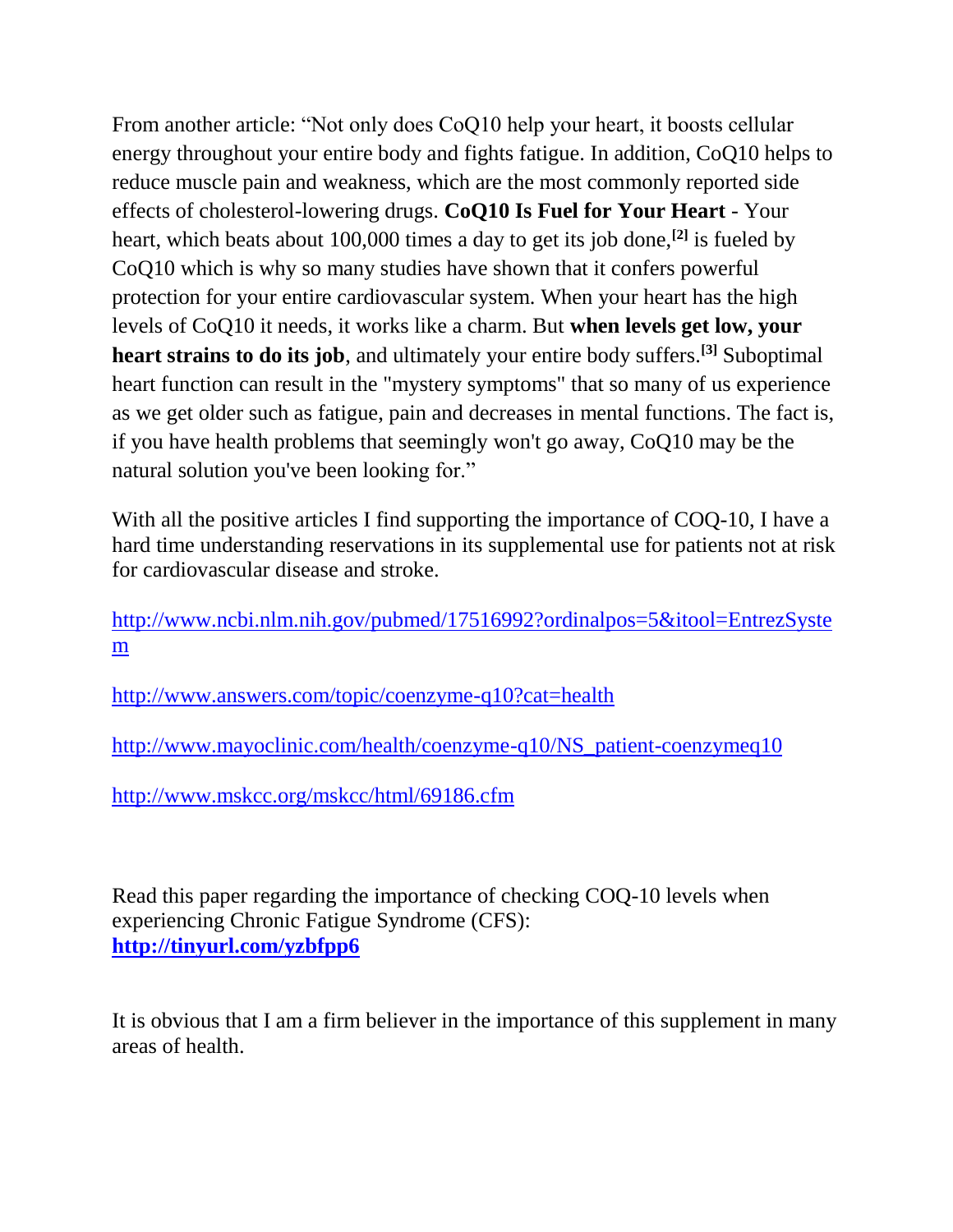"COQ-10 A Gentle Cancer Killer" [\(http://www6.miami.edu/ummedicine](http://www6.miami.edu/ummedicine-magazine/fall2005/fstory4.html)[magazine/fall2005/fstory4.html\)](http://www6.miami.edu/ummedicine-magazine/fall2005/fstory4.html) describes COQ-10 inhibiting a protective protein on cancer cells resulting in cancer cell apoptosis for prostate cancer, breast cancer, and melanoma. This URL<http://www.med.miami.edu/news/view.asp?id=519> elaborates on the same research. Another attachment describes the use of COQ-10 to treat a number of malignancies.

Here is yet more information I found describing the use of COQ-10 for MITOCHONDRIAL DISEASE:

## Mitochondrial Disease and its Management

You have been diagnosed with mitochondrial dysfunction based on an exercise study in which you produced abnormal amounts of lactic acid. Lactic acid is produced when normal metabolism using oxygen (oxidative phosphorylation) fails. Oxidative phosphorylation occurs in the mitochondria. Reviews of mitochondrial and their diseases can be found through [www.mitomap.org.](http://www.mitomap.org/) You do not have one the early onset mitochondrial diseases, such as MERRF, MELAS or Leigh syndrome (these have an incidence around 1: 400,000), but a common problem with inefficient mitochondrial function that may be do to various mutations within the mitochondria or within genes regulating mitochondrial function (these have an incidence of around 1:2000) (1-13). Hypothyroidism and carnitine deficiency should have already been ruled out, as these can cause secondary mitochondrial dysfunction (9). No one knows precisely the long-term prognosis of these problems, but it is suspected that they are relatively benign. Further work up including a muscle biopsy with various biochemical and genetic tests can be done, but may not find the abnormal gene responsible for the problem as assays are available for less that 50 of potentially thousands of relevant genes.

Several things can be done to improve your symptoms. First, you should try to adjust your schedule so that each day you stay under your "ceiling for energy expenditure". Second, anti-oxidants have been shown to be helpful (Vitamin C 500mg 2 times per day and vitamin E 200 IU 2 times per day) (14). Next, Coenzyme Q10 (ubiquinone or its analogue idebenone) should be used in split doses, starting at 100mg 2 times per day and working up to a maximum of 600mg per day in divided doses (15, 16). Each dose should be given 4-6 weeks to work. The best ubiquinone available is Q-Gel, which can be purchased through the Internet [\(http://tishcon.com\)](http://tishcon.com/). Locally available CoQ10 is variable in quality; the best is at Sam's or Wal-Mart's. Idebenone works better than ubiquinone for a few people and is also purchased over the Internet [\(www.harvesthealth.com\)](http://www.harvesthealth.com/). The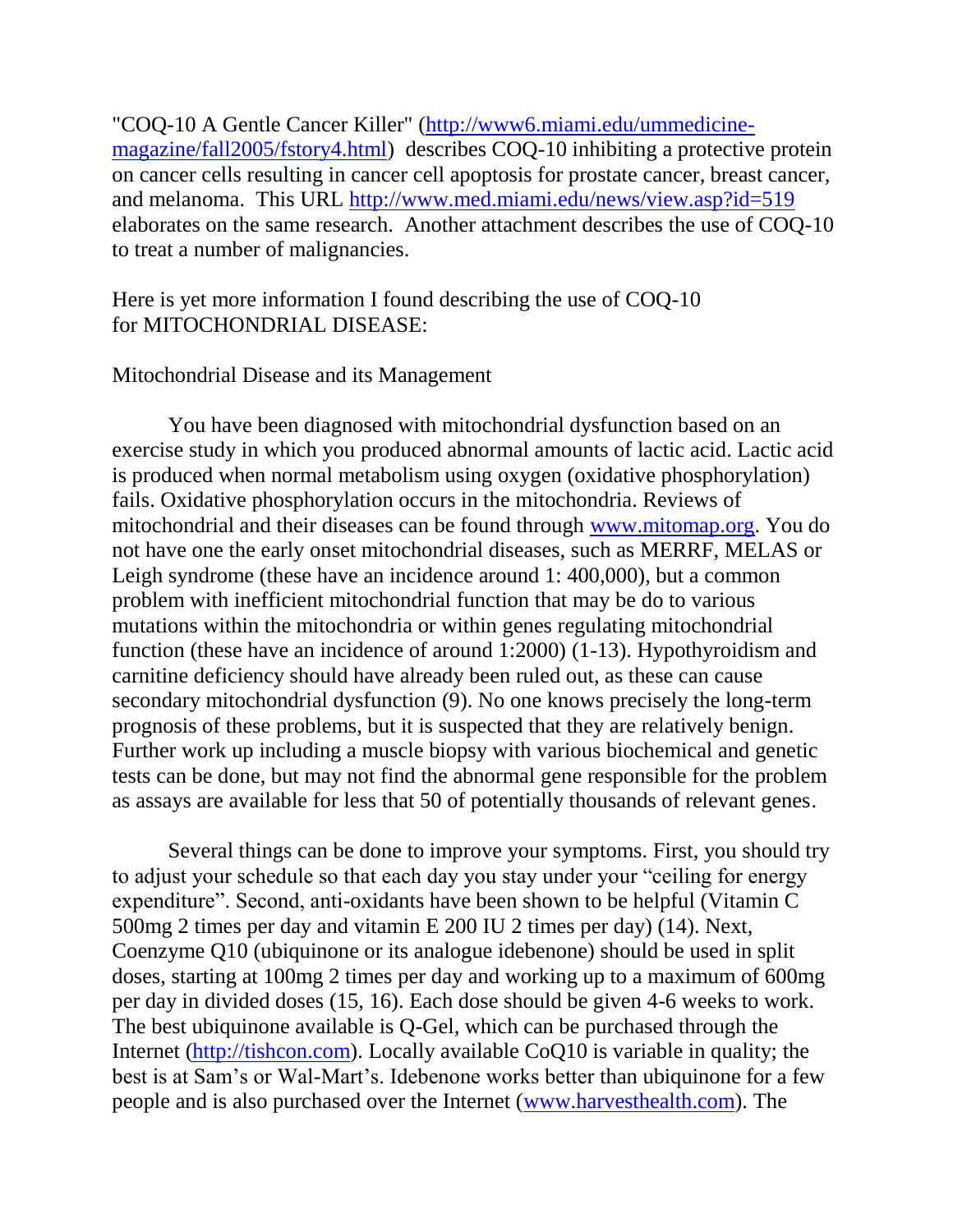equivalent of 100mg ubiquinone is 45mg idebenone. Finally, creatine has been helpful to improve muscle function in patients with mitochondrial disorders (17-19). The usual dose is  $1 - 2$  grams given 2 times per day. Creatine can be purchased from any number of sources. I (the writer) do not have any information at this time regarding which is the best.

In addition, for those who are interested there is a support group for patients with these disorders in Western New York. Please contact Sue Epstein ( [suejepstein@yahoo.com](mailto:suejepstein@yahoo.com)). Read and learn as much as you can. Also, remember that you will be less efficient at clearing infections than others, so it will take you longer to get over colds etc. Be patient (20) !!

## REFERENCES

- 1. Zeviani, M., V. Tiranti, and C. Piantadosi. 1998. Mitochondrial disorders. *Medicine* 77:59-72.
- 2. Chinnery, P. F., and D. M. Turnbull. 2000. Mitochondrial DNA mutations in the pathogenesis of human disease. *Mol Med Today* 6:425-432.
- 3. DiMauro, S., and E. A. Schon. 2003. Mechanisms of disease: Mitochondrial respiratory-chain diseases. *N Engl J Med* 348:2656-2668.
- 4. Petersen, K. F., S. Dufour, D. Befroy, R. Garcia, and G. I. Shulman. 2004. Impaired mitochondrial activity in the insulin-resistant offspring of patients with type 2 diabetes. *N Engl J Med* 350:664-671.
- 5. Wilson, F. H., A. Hariri, A. Farhi, H. Y. Zhao, K. F. Petersen, H. R. Toka, C. NelsonWilliams, K. M. Raja, C. M. Kashgarian, G. I. Shulman, S. J. Scheinman, and R. P. Lifton. 2004. A cluster of metabolic defects caused by mutation in a mitochondrial tRNA. *Science* 306:1190-1194.
- 6. Briere, J. J., D. Chretien, P. Benit, and P. Rustin. 2004. Respiratory chain defects: what do we know for sure about their consequences in vivo? *Bba Bioenergetics* 1659:172-177.
- 7. Wallace, D. C. 1999. Mitochondrial diseases in man and mouse. *Science*  283:1482-1488.
- 8. Goldenthal, M. J., and J. Marin-Garcia. 2004. Mitochondrial signaling pathways: a receiver/integrator organelle. *Mol Cell Biochem* 262:1-16.
- 9. Fosslien, E. 2003. Review: Mitochondrial medicine--cardiomyopathy caused by defective oxidative phosphorylation. *Ann Clin Lab Sci* 33:371-395.
- 10. Ruiz-Pesini, E., D. Mishmar, M. Brandon, V. Procaccio, and D. C. Wallace. 2004. Effects of purifying and adaptive selection on regional variation in human mtDNA. *Science* 303:223-226.